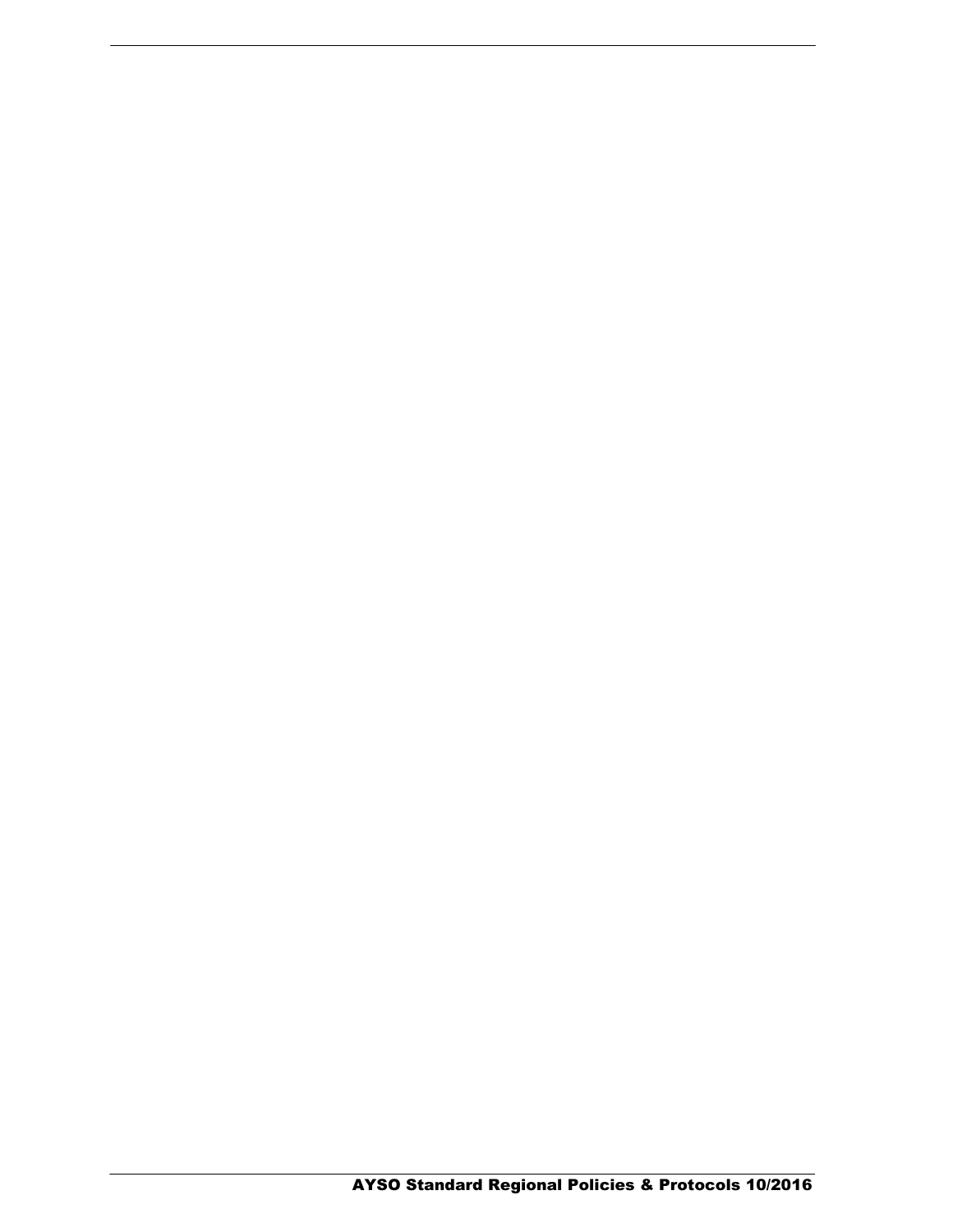## Contents

|    |             | <b>AYSO Standard Policies and Protocols</b>                                  | 1              |
|----|-------------|------------------------------------------------------------------------------|----------------|
|    |             | <b>Article One: Introduction and Purpose</b>                                 | 1              |
|    |             | <b>Article Two: Mission</b>                                                  | $\mathbf{2}$   |
|    |             | <b>Article Three: Corporate Governance</b>                                   | $\mathbf{2}$   |
|    |             | Article Four: Duties and Responsibilities of the Region                      | $\overline{2}$ |
|    |             | Article Five: Membership in the Region                                       | 3              |
|    |             | <b>Article Six: Management of the Region</b>                                 | 4              |
|    | А.          | Regional Commissioner and Regional Board Member Composition                  | 4              |
|    | В.          | Duties and Responsibilities of Mandatory Regional Board Positions            | 5              |
|    | C.          | Meetings                                                                     | $\overline{7}$ |
|    | D.          | Voting and Veto Powers                                                       | $\overline{7}$ |
|    | Е.          | Regional Commissioner Initial Appointment/Reappointment/Replacement          | $\overline{7}$ |
|    | F.          | Regional Board Member Selection and Appointment                              | 8              |
|    | G.          | Voluntary Service and Conflict of Interest                                   | 8              |
|    |             | Article Seven: Program Vision and Administration                             | 9              |
|    | А.          | <b>Representative Visionary Requirements</b>                                 | 9              |
|    | В.          | <b>Operational Expectations</b>                                              | 9              |
|    | $C_{-}$     | Best Practices and "How-To's"                                                | 10             |
| L. |             | <b>Article Eight: Financial Banking and Related Matters</b>                  | 10             |
|    |             | <b>Article Nine: Dispute Resolution and Due Process</b>                      | 11             |
|    |             | Article Ten: Regional Amendments to Standard Regional Policies and Protocols | 12             |
|    | Α.          | Adoption of AYSO Standard Regional Policies & Protocols                      | 12             |
|    | В.          | Amendment to the AYSO Standard Regional Policies & Procedures                | 12             |
|    | $C_{\cdot}$ | Publication of P&Ps and Addendums                                            | 13             |
|    |             | AYSO Standard Regional Policies & Protocols - Attachments                    | 13             |
|    | Α.          | SR P&Ps Addendum Form                                                        | 13             |
|    | В.          | Additional Region Policies and Guidelines                                    | 15             |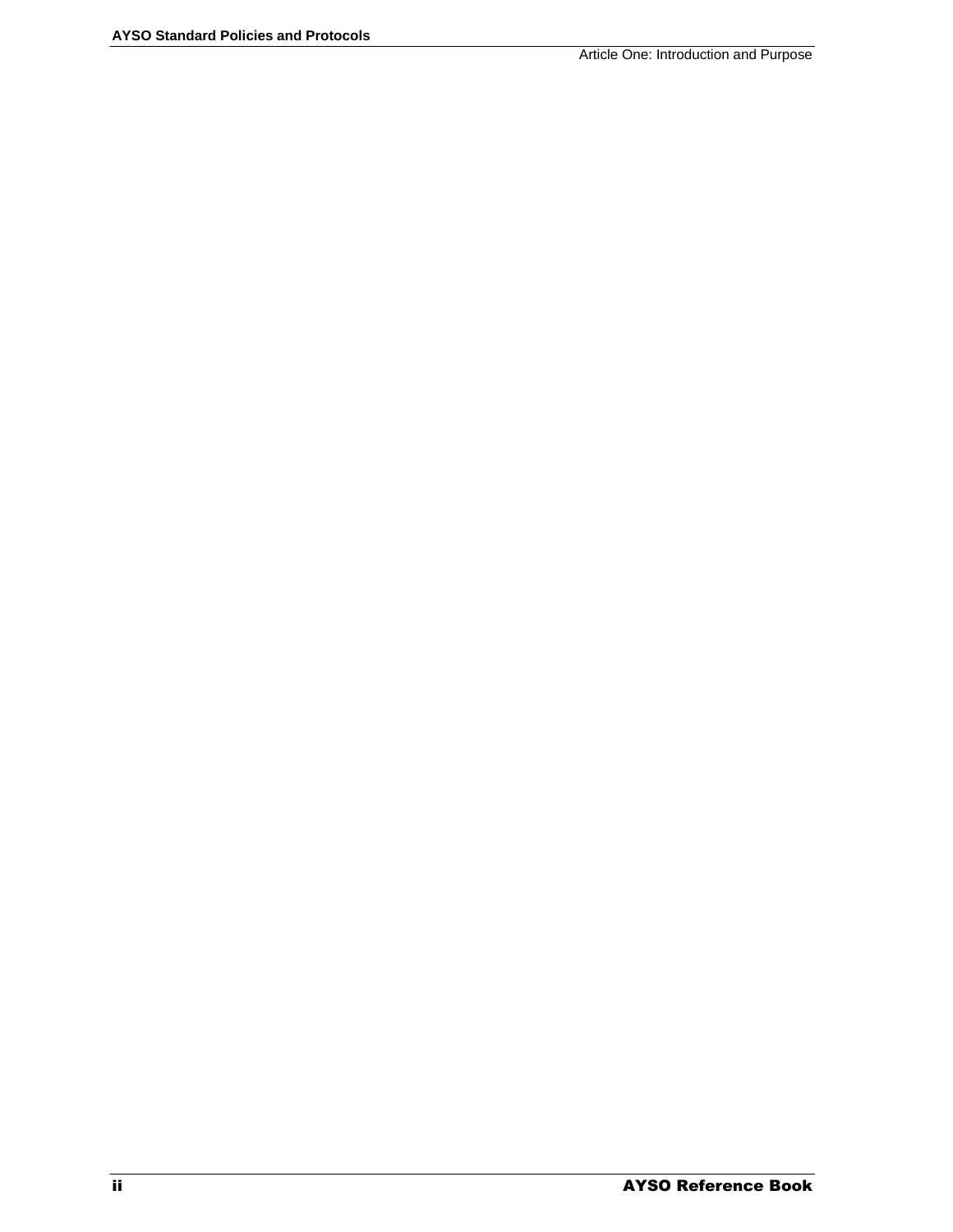## AYSO Standard Policies and Protocols

## Article One: Introduction and Purpose

Welcome to the heart of the American Youth Soccer Organization – its Region.

The AYSO Region is where "the beautiful game of soccer" meets the children of our cities, townships and counties and in the process educates and develops our Nation's young people through AYSO's six philosophies of Everyone Plays®, Balanced Teams, Open Registration, Positive Coaching, Good Sportsmanship and Player Development. (See AYSO National Bylaws, Section 1.01 and Article Two of these Standard Regional Policies and Protocols.)

These Standard Regional Policies & Protocols<sup>1</sup> (P&Ps) have been established as a Governing Document by the National Board of Directors (NBOD) pursuant to the authority granted in Article One, Section 1.03(a)(6) and (11) of the AYSO National Bylaws and in support of AYSO's other Governing Documents (Articles of Incorporation, National Bylaws, National Policy Statements and National Rules & Regulations).<sup>2</sup> They are designed to inform the Regional Leadership (Regional Commissioner and Regional Board Members) about how an AYSO Region must be administered, and to assure a successful and rewarding experience by our AYSO volunteers, players andfamilies.

Pursuant to Bylaw 1.04(l) and NPS 6.1, the Region has the responsibility to operate in accordance with these P&Ps unless the Region has obtained permission from the NBOD or its delegate to vary from these requirements, through the addendum process set forth in Article Ten of these P&Ps. Any such variation must also comply with any Rules & Regulations appropriately adopted by the Region's Area Director and/or Section Director, pursuant to Bylaw 8.03. To the extent that there may be any contradiction or conflict between these P&Ps, including any approved Addendum thereto and other AYSO Governing Documents, the other AYSO Governing Documents will prevail.<sup>3</sup>

While these P&Ps are intended to advise AYSO's local leaders about what is required to operate a Region, suggested "Best Practices" about how to operate a successful Region can be found within the AYSO Reference Book Chapter 8.

Finally, know that you are not alone; Your NBOD, Section and Area Directors and the AYSO National Office Staff stand ready to support you and all who you serve. So, if you have questions, just ask!

<sup>1</sup>These Standard Regional Policies & Protocols are abbreviated and referred to as the P&Ps.

 $2$  References to some of AYSO's Governing Documents have been abbreviated for ease of use, as follows; AYSO National Bylaws = Bylaws; AYSO National Rules & Regulations = R&Rs; and AYSO National Policy Statements = NPS.

 $3$  All of AYSO's Governing Documents, including these P&Ps, are available on-line at [www.ayso.org.](http://www.ayso.org/)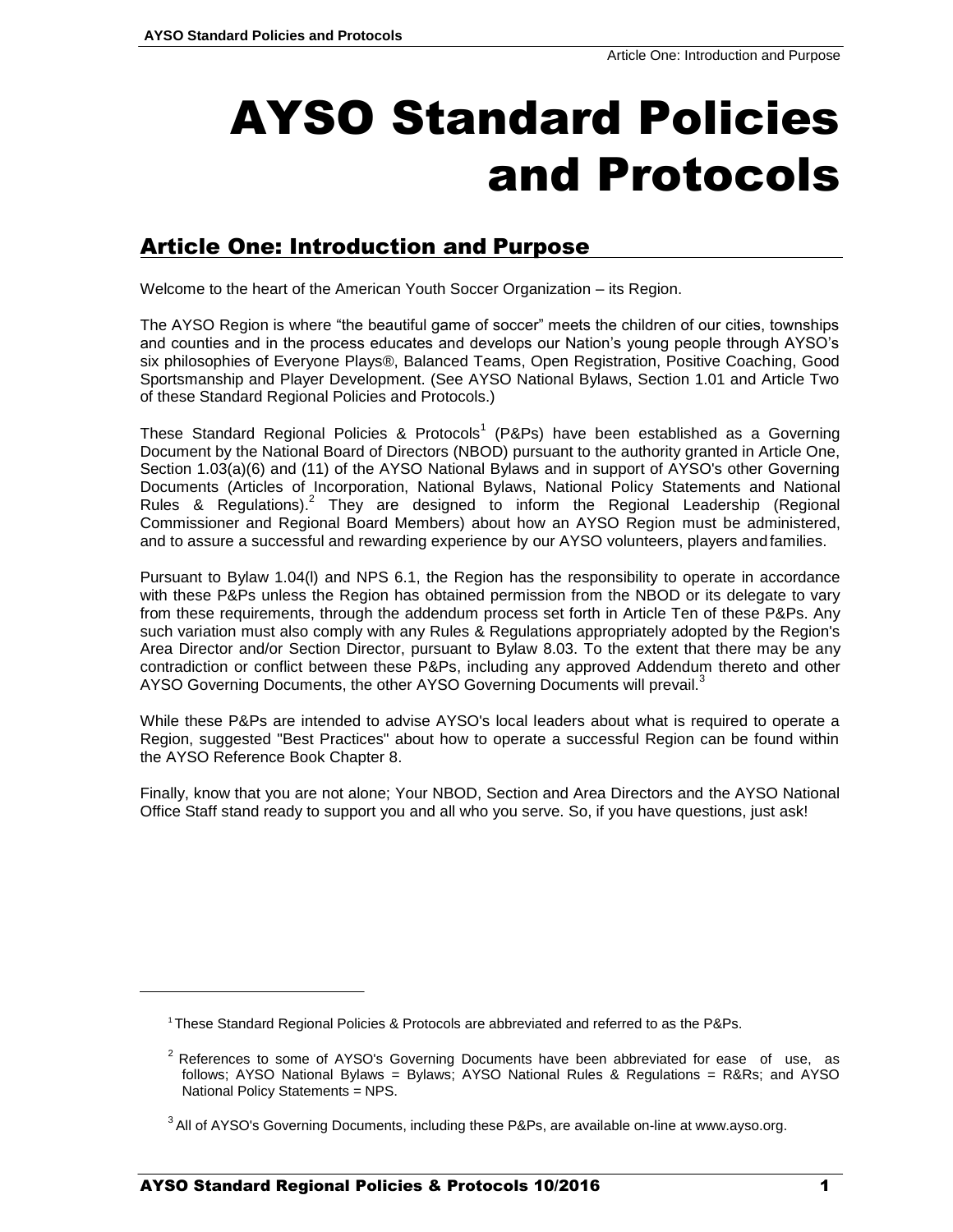## Article Two: Mission

The AYSO Mission is to develop and deliver quality youth soccer programs which promote a fun, family environment based on the AYSO philosophies:

Everyone Plays<sup>®</sup> - Our goal is for kids to play soccer—so we mandate that every player on every team must play at least half of every game.

**Balanced Teams** - Each year we form new teams as evenly balanced as possible—because it is fair and more fun when teams of equal ability play.

**Open Registration** - Our program is open to all children who want to register and play soccer. Interest and enthusiasm are the only criteria for playing.

**Positive Coaching** - Encouragement of player effort provides for greater enjoyment by the players and ultimately leads to better-skilled and better-motivated players.

**Good Sportsmanship** - We strive to create a safe, fair, fun and positive environment based on mutual respect, rather than a win-at-all-costs attitude, and our program is designed to instill good sportsmanship in every facet of AYSO.

**Player Development** - We believe that all players should be able to develop their soccer skills and knowledge to the best of their abilities, both individually and as members of a team, in order to maximize their enjoyment of the game.

(*See* Bylaw 1.01 and Reference Book, Chapter 5, AYSO Fundamentals.)

## Article Three: Corporate Governance

AYSO is a single California corporation. Each Region is a part of that corporate entity and, as such, the assets and liabilities of the Region belong to the Corporation. Similarly, it is possible for the conduct of a Regional Board Member to impose legal obligations upon AYSO. Consequently, all material contracts in excess of one year duration, including proposed leases of fields or property must be reviewed and approved by the NBOD or its delegate and prior to their execution.

Since we are one corporation, no AYSO volunteer may file a lawsuit in the name of AYSO without the prior written approval of the National Office and any claim/lawsuit against an AYSO Region or Executive or Participating Member must be immediately reported to the National Office. Finally, AYSO takes great pride in its brand identity and in the trademarks, logos and other items of Intellectual Property it has developed over the years. (See NPS 1.1 for the requirements and proper use of trade name, trademark and logos.)

(See Bylaws 1.03, 1.04(p), and 9.02; NPS 1.1, 1.3, 3.5, 3.6, 3.11, 4.5, 5.3; and the Reference Book, Chapter 8.)

## Article Four: Duties and Responsibilities of the Region

The obligations required of every AYSO Region are set out in AYSO's Governing Documents. The most significant of those are:

A. To operate and offer quality youth soccer programs, which promote a safe, fair, fun and positive environment that complies in spirit and letter with the Bylaws, NPS, R&Rs, and Philosophies of the Organization. (See Reference Book, Chapter 5, AYSO Fundamentals.)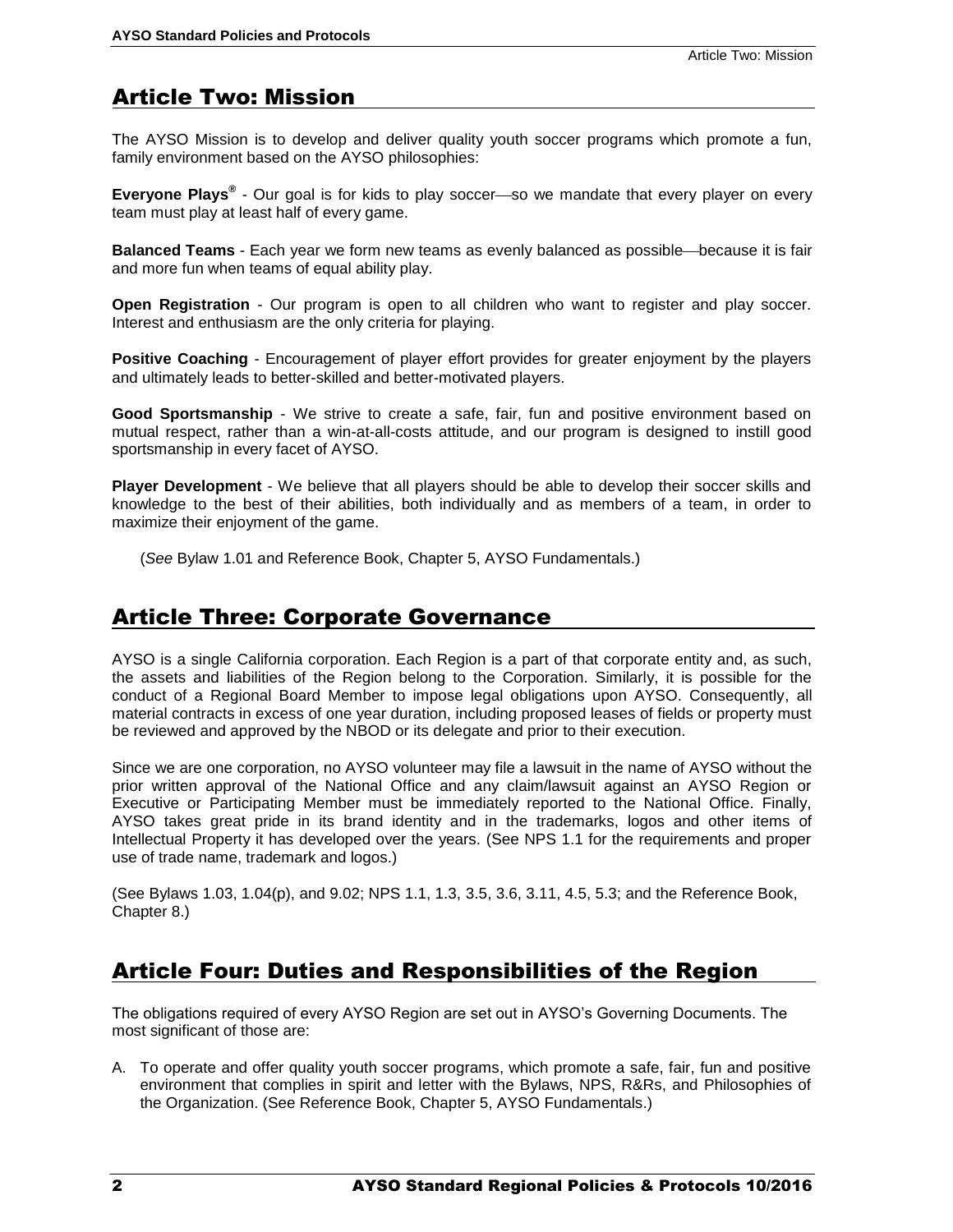- B. To nominate a Regional Commissioner (hereinafter "RC") and to nominate and appoint, at a minimum, a Treasurer, Risk Manager/Safety Director, Coach Administrator, Referee Administrator, Registrar and Child And Volunteer Protection Advocate. (See Article Six, Paragraphs E and F.)
- C. To register all players, coaches, referees, administrators and other volunteers prior to the commencement of the season and, as applicable, throughout the season, in accordance with the registration procedures of the Organization;

Please note that the failure of a Region to properly register a player or volunteer on a timely basis presents significant risk management and insurance issues that could result in severe sanctions, including but not limited to, revocation of the Region's charter, removal of the RC, and/or holding the Region responsible for payments under the Soccer Accident Insurance program.

(See Bylaws 1.04(c) and 1.04(t) and NPS 3.7 for a discussion of the registration and application requirements and procedures for the registration of volunteers and players.)

- D. To comply with the Volunteer Protection Act of 1997 by ensuring that all volunteers: are trained and certified; are given a position description, preferably in writing; and know and perform their duties consistent with AYSO's Governing Documents. (See Reference Book, Chapter 9, Safe Haven, for a discussion of the Federal Volunteer Protection Act of 1997 and the requirements for a volunteer to obtain the legal protections it affords, and Chapter 15, for a listing of approved AYSO Position Descriptions.)
- E. To assign players and coaches to assure proper balance of teams within each age division within the Region or within a reasonable geographical part thereof; (See Bylaw 1.04(d).)
- F. To ensure the financial integrity of the Organization by complying with the obligations established by Bylaw 1.04(l) and (m), including, but not limited to, the timely payment of all National Player Registration Fees in accordance with the registration requirements and procedures of the Organization. (See Article Eight, Financial Banking and Related Matters, of these P&Ps.);
- G. To comply with the Soccer Accident Insurance (SAI) plan and to submit insurance claims according to current procedures; (See Bylaw 1.04(o) and [www.AYSO.org,](http://www.ayso.org/) Volunteers/Insurance.)
- H. To educate and inform its members that AYSO is a mandated reporter in many states and that most states ask that any adult who knows or suspects child abuse or neglect, file a good faith report. (See Reference Book, Chapter 9, Safe Haven Guidelines, Child Abuse and Neglect for a partial listing of various state's child abuse reporting agencies. Please contact the Safe Haven Department of the AYSO National Office with any questions.);
- I. To contact the National Office if it believes that events in their community, even those not related to AYSO or youth sports, may create heightened sensitivity with respect to AYSO, its programs or its reputation; and
- J. To comply with the requirements set out with NPS 2.5 and all directions provided by the National Office whenever a Region is considering paying for services to be rendered. (See Paying for Services on the AYSO website at [www.ayso.org](http://www.ayso.org/) and also Article Six, Paragraph G of these P&Ps.)

(See Bylaw 1.04.)

## Article Five: Membership in the Region

A. There are three categories of members in AYSO: Executive Members, Participating Members and Honorary Members: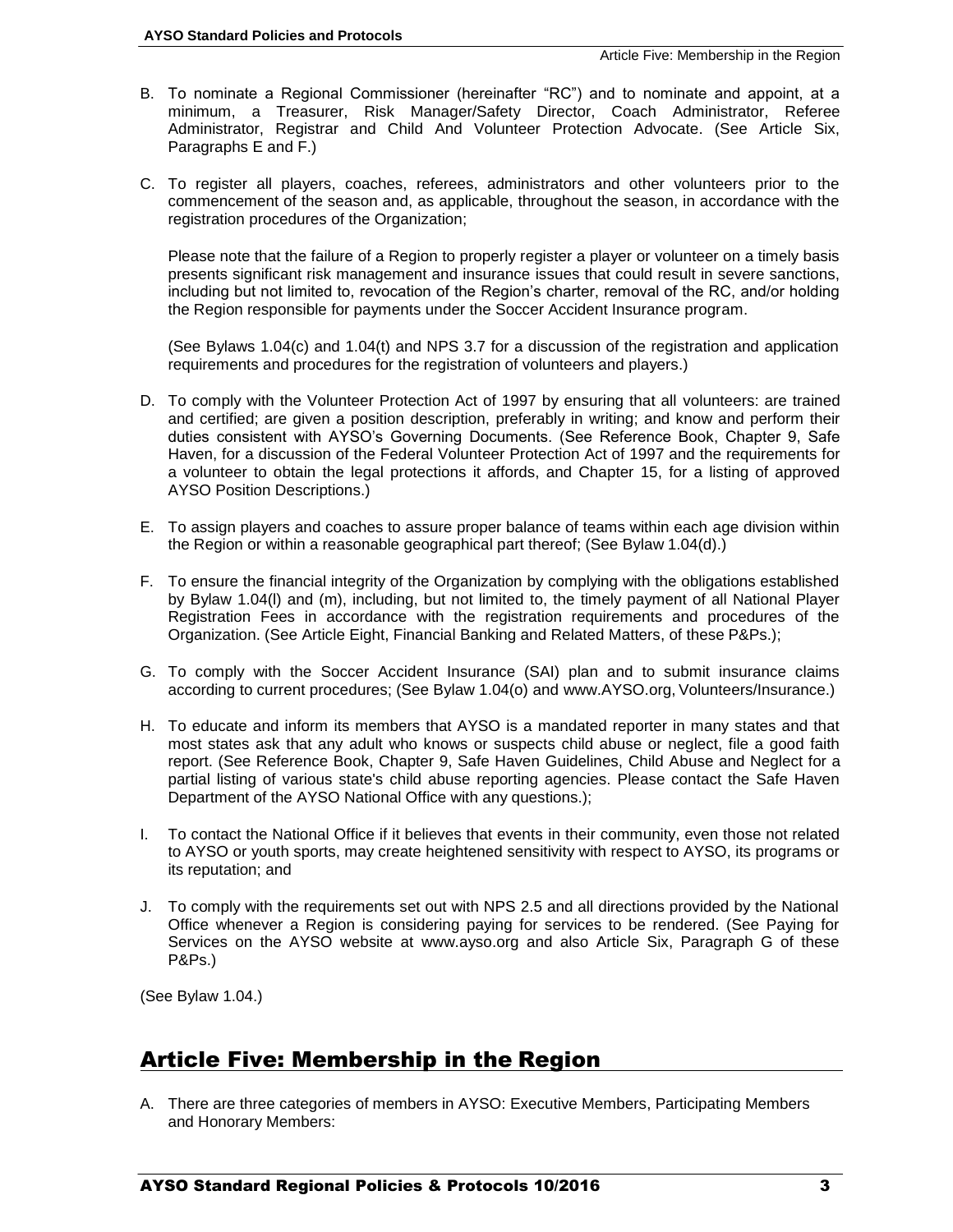- **EXECUTIVE MEMBERS**: Every RC of a Chartered Region is an Executive Member. While RCs of Pilot Regions generally have most of the rights and responsibilities of their peers in Chartered Regions, they are not Executive Members and, therefore, do not have the right to vote, including at the National Annual General Meeting or in connection with the nomination of an Area Director. (See Bylaws 1.05, 1.06, and 7.02.)
- **PARTICIPATING MEMBERS**: All properly registered and accepted players and volunteers (except for RCs) within the Region are Participating Members.
- **HONORARY MEMBERS**: An Honorary Member is someone who has rendered outstanding or extraordinary service to the Organization, as recognized by the NBOD.

(See Bylaws 3.03, 3.04 and 3.02, respectively and AYSO Hall Of Fame Nominations on the AYSO website, [www.AYSO.org, f](http://www.ayso.org/)or nominating procedures for National recognition and for establishing local "halls of fame".)

B. The names, addresses and telephone number of all members of the Region, as well as the information contained in any Executive Member directory or any AYSO database are private and confidential. Such information and mailing lists or access to any AYSO database may not be disclosed or distributed to anyone, including any vendor or sponsor, without the prior written approval of the National Executive Director. (See NPS 1.2.)

## Article Six: Management of the Region

The management of an AYSO Region requires conduct consistent with AYSO's Governing Documents and discretionary decisions that a Region believes are necessary to operate a successful AYSO program in that Region's unique environment. In AYSO's Governing Documents, words such as "required", "shall" and "shall not" describe mandatory acts. Words such as "may", "could", and "might" refer to decisions or acts considered to be discretionary. (For a discussion of recommended/discretionary "Best Practices" in the management of a Region, please see the Reference Book, Chapter 8.)

The following is a list of some of the more significant Regional Board management obligations.

#### <span id="page-7-0"></span>A. Regional Commissioner and Regional Board Member Composition

- 1. Upon creation of the Region by the NBOD, the RC shall appoint the initial Regional Board to serve until the first scheduled Regional Board meeting, at which time nominations for board positions will take place, subject to appointment by the RC.
- 2. The Regional Board shall, at a minimum, consist of the RC, the Regional Treasurer, Regional Risk Manager/Safety Director, Regional Coach Administrator, Regional Referee Administrator, Regional Registrar and Regional Child and Volunteer Protection Advocate, all of whom are voting members. With the approval of the Regional Board, one person may serve in more than one position with the exception of the RC who cannot also serve as Regional Treasurer. In any case, where a Regional Board Member serves in more than one voting position, there is only one vote per person, not one vote per position. (See Bylaw 1.04 (n).)
- 3. The RC, in consultation with the Regional Board, may create such other voting or non-voting Board Members or other staff positions, as deemed desirable. Unless specifically noted to be a non-voting Board Member, as required pursuant to the Addendum procedures set out within Article Ten of these P&Ps, all Regional Board Members will be deemed to be voting Board Members. The duties and responsibilities of these other positions shall be approved by the RC.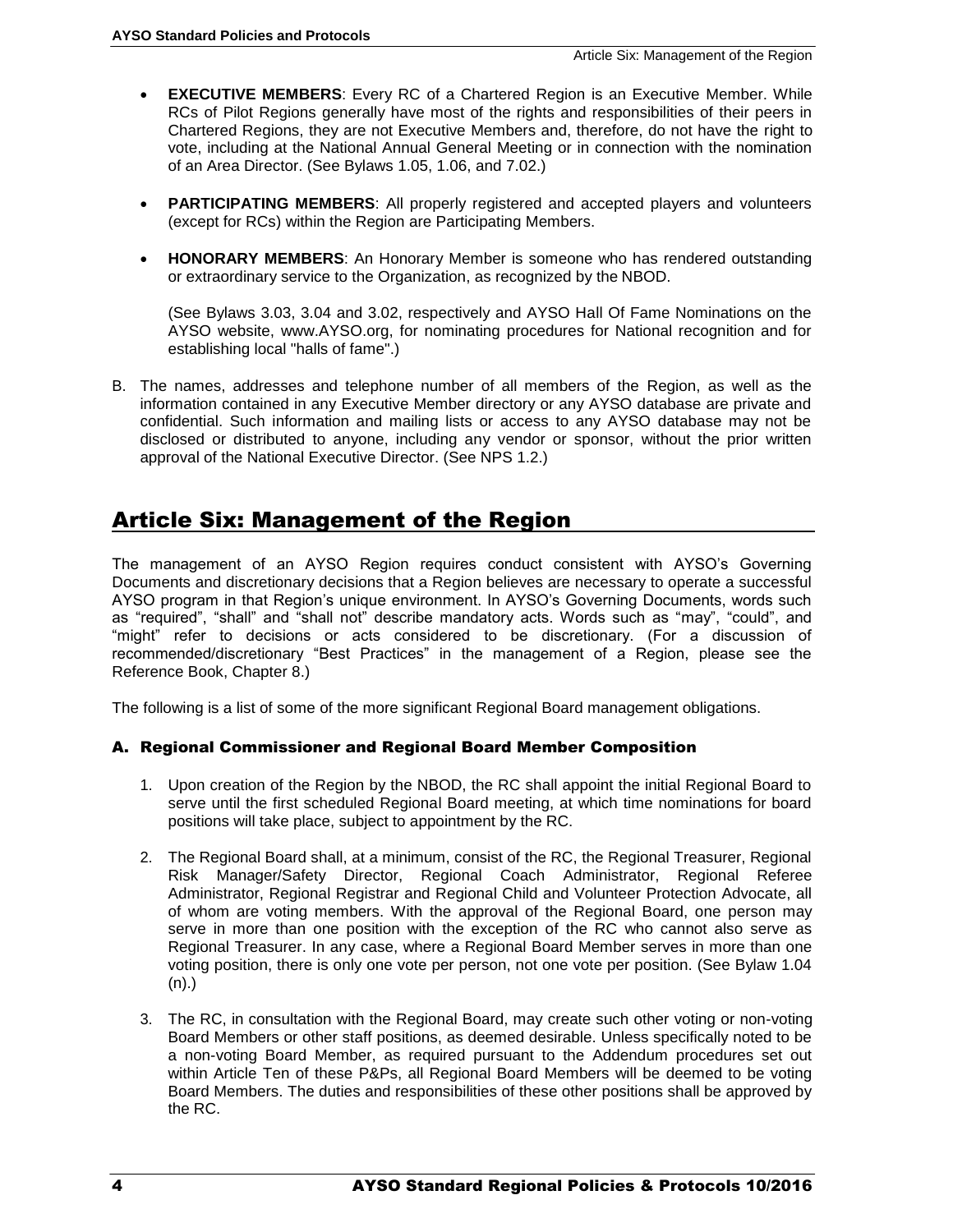- 4. All members of the Regional Board understand that they owe a duty of loyalty to AYSO and by accepting appointment to the Regional Board agree to be bound by AYSO's Governing **Documents**
- 5. All voting Regional Board Members must have reached the age of majority (adults), as defined by the State in which they reside, whereas youth volunteers may serve as non-voting Regional Board Members. (See NPS 2.15.)
- 6. Regional Board Members serve a one year terms, or until the next annual meeting of the Regional Board.
- 7. Any Regional Board Member, other than the RC, may be suspended, limited in activities or removed, in accordance with the Dispute Resolution procedures approved by the NBOD. (See Article Nine of these P&Ps, Dispute Resolution and Due Process for non-executive members.)

#### <span id="page-8-0"></span>B. Duties and Responsibilities of Mandatory Regional Board Positions

A brief overview of the duties and responsibilities of the seven mandatory Regional Board positions follows:

#### 1. Regional Commissioner ("RC")

- a) The RC, with the support and assistance of the Regional Board, shall have the responsibility and authority to conduct the day-to-day business affairs of the Region; guide the development of its future; and assure its compliance with AYSO's Governing Documents. (See Bylaw 7.03.)
- b) The RC's initial term of service shall be as appointed by the NBOD and the RC may serve multiple terms so long as he or she is nominated by the Regional Board and approved by the Area Director and/or Section Director and appointed by the NBOD. It is the responsibility of the RC to ensure that his/her term of appointment does not expire. If the term does expire, all eAYSO access rights previously granted to the RC will be revoked and the RC will no longer have the rights and privileges of an Executive Member including, but not limited to, the right to vote at an NAGM or in connection with the nomination of an Area Director. These limitations will remain in place until such time as the RC's application for reappointment, if any, is approved by the NBOD. (See Bylaw 7.05 and NPS 4.6; see also Policy for Access Rights.
- c) The RC, in concert with the Regional Treasurer, shall insure that all fees collected and monies disbursed are done so in a fiscally responsible manner as described in Bylaw 1.04(m). (See Reference Book, Chapter 15, RC Job Description.)
- d) The RC, or his or her delegated Member of the Regional Board, shall preside at all Regional Board meetings. (See Reference Book, Chapter 15, RC Job Description)
- e) The RC shall maintain close liaison with the Area and Section Directors. (See Bylaw 7.03.)
- f) The RC shall act in all ways to avoid even the appearance of a conflict of interest. (See NPS, Article Five "Standards of Conduct and Conflict of Interest".)
- g) The RC may be suspended by the Area Director or the Section Director and suspended or removed by the NBOD in accordance with the Bylaws. (See Bylaw 7.03.)

#### 2. Regional Treasurer

The AYSO volunteer position of Regional Treasurer shall have custody of all funds and securities, evidence of indebtedness and other valuable documents, and shall deposit funds and securities in the name and to the credit of the Region in a bank or depository. The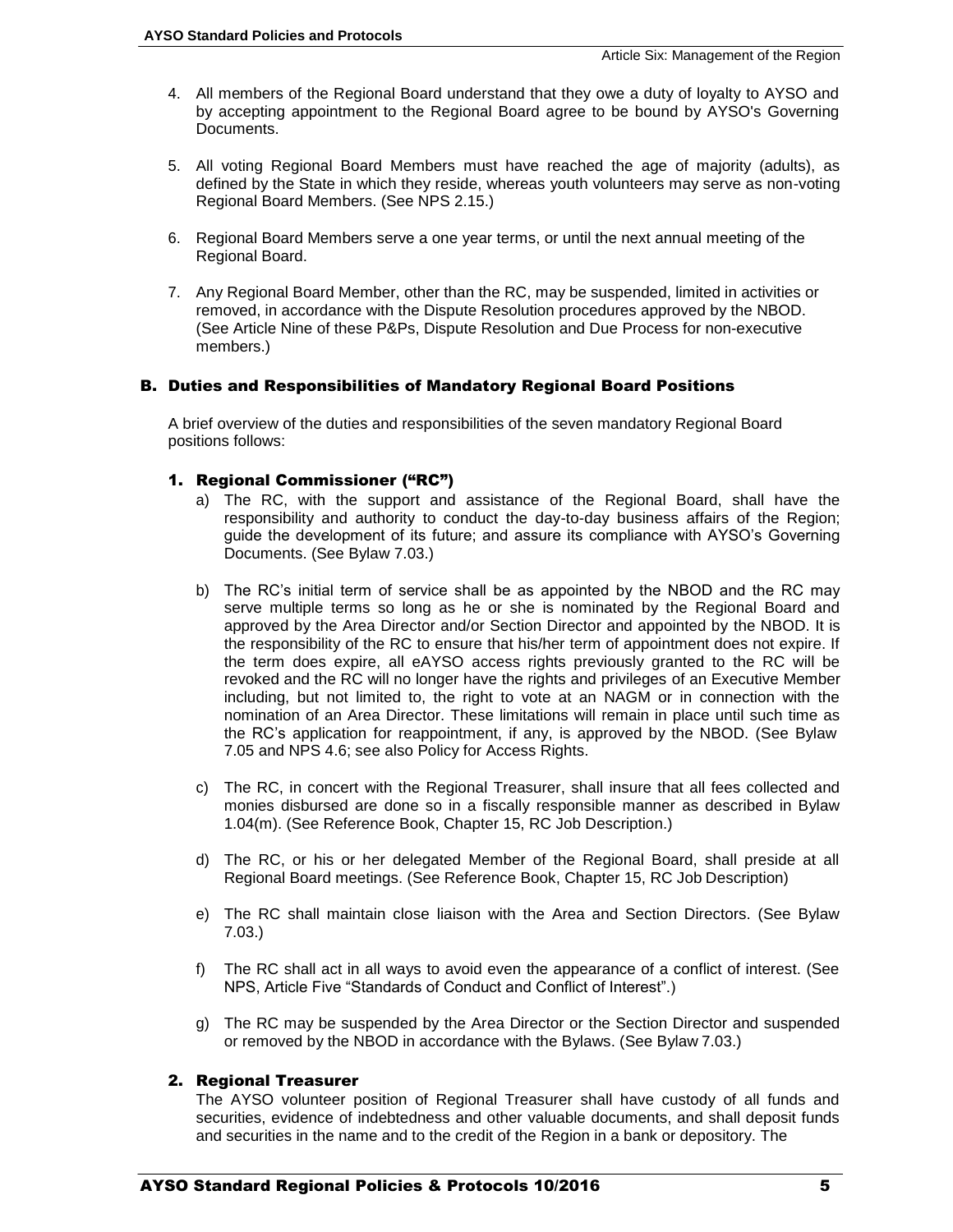Treasurer shall comply with AYSO's Governing Documents, including but not be limited to the following obligations: the preparation and maintenance of the Region's financial statements and their dissemination to the Region's participants and the National Office, the timely payment of all National Player Registration Fees, the full participation of the Region in the National Accounting Program, including NAP Online, the AYSO Policy on the Reimbursement of Expenses Incurred by the Region's Members, proper bank account maintenance and, AYSO's Player Refund Policy. (See Bylaws 1.04(l) and (m); NPS 3.1, 3.2, 3.9 and 3.10; and the AYSO Treasurer Manual, Accounts Receivable Section.)

#### 3. Regional Risk Manager/Safety Director

The AYSO volunteer position of Regional Risk Manager/Safety Director shall be responsible for the overall aspects of the Region's safety including the safe condition of the Region's equipment, goals and fields and for ensuring that the Region's players, volunteers and parents are aware of AYSO's Soccer Accident Insurance (SAI), and AYSO's Incident Report Procedures. This position, together with the RC, is also responsible for implementing and monitoring AYSO's Severe Weather and Concussion Awareness Policies. (See Bylaws 1.04(e), (f), and (o), as well as NPS 2.10, 2.13, and 2.14.)

#### 4. Regional Coach Administrator ("RCA")

The AYSO volunteer position of RCA is responsible for implementing, monitoring and maintaining the AYSO National Coaching Program at all age levels within the Region, including program delivery, volunteer training and certification (including assisting the CVPA with Safe Haven), as well as staff development, communication and coordination. (See Bylaw 1.04(q) and the Reference Book Chapter 5, AYSO Fundamentals (Programs), and Chapter 10, National Coaching Program.)

#### 5. Regional Referee Administrator ("RRA")

The AYSO volunteer position of RRA is responsible for implementing, monitoring and maintaining the AYSO National Referee Program at all age levels within the Region, including the program delivery, volunteer training and certification (including assisting the CVPA with Safe Haven), as well as staff development, communication and coordination. (See Bylaw 1.04(q) and the Reference Book Chapter 5, AYSO Fundamentals (Programs), and Chapter 11, National Referee Program.)

#### 6. Regional Registrar

The AYSO volunteer position of Regional Registrar is responsible for the planning and implementation of the annual registration of all players. The Regional Registrar shall comply with AYSO's Governing Documents, including but not being limited to: the registration of all players prior to the commencement of the season and, as applicable, throughout the season, in accordance with the registration and application requirements and procedures of the Organization. (*See* Bylaw 1.04(c).)

#### 7. Regional Child & Volunteer Protection Advocate ("CVPA")

The AYSO volunteer position of Regional CVPA is responsible for overseeing the Safe Haven Program within the Region. This includes working with the RC, RCA and RRA to provide Safe Haven training and certification of all coaches, referees and other volunteers in the Region. The CVPA is also responsible for the screening and registration of all regional volunteers prior to the commencement of the season and, as applicable throughout the season, in accordance with the registration and application requirements and procedures of the Organization. Finally, the CVPA, together with the RC, is also responsible for the implementation and monitoring of AYSO's Code of Conduct Policy against Harassment, Abuse, or Violence. (See Bylaw 1.04(c), NPS 2.12 and 3.7, together with Reference Book, Chapter 9, AYSO Safe Haven.)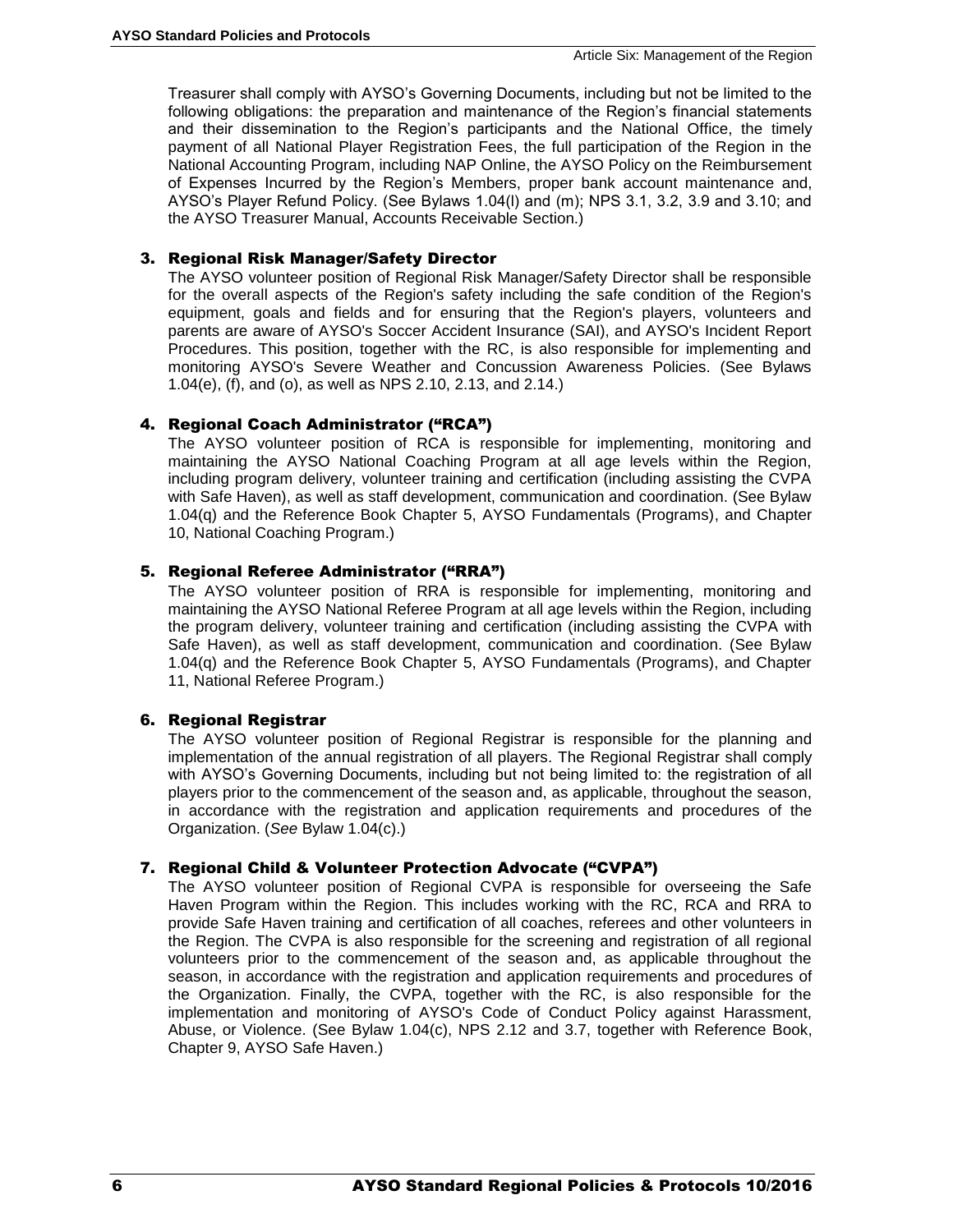#### <span id="page-10-0"></span>C. Meetings

As established within Bylaw 1.04(k), and consistent with the principles of established corporate governance, every Region shall hold an annual and thereafter periodic meetings of the Regional Board, conducting these meetings in an open and transparent fashion, excepting for any necessary executive sessions, and maintaining minutes thereof, which minutes are to be reasonably made available to the Regional Board, the Region's Participating Members, and the National Office.

For a listing of recommended "Best Practices" in the administration of the Region's Board meetings, the limitations of when executive sessions are permissible, the requirements of a quorum and the general responsibilities of Regional Board Members, see the Reference Book, Chapter 8.

#### <span id="page-10-1"></span>D. Voting and Veto Powers

Unless otherwise specifically provided by these P&Ps, decisions of the Regional Board must be made by a majority decision of the voting Regional Board Members deciding on any such matter; provided, however, that the RC may veto any such decision if (a) the effect of such decision would be to violate any of AYSO's Governing Documents or applicable law or (b) in the RC's discretion, as guided by application of his or her fiduciary obligations, would not be in the best interests of the Region or the Organization.

#### <span id="page-10-2"></span>E. Regional Commissioner Initial Appointment/Reappointment/Replacement

- 1. When a new Pilot Region is formed, the NBOD appoints the initial RC based upon information provided by the applicable Area and Section Directors and the National Office. (See Bylaw 1.05.)
- 2. Once the Initial RC is appointed, a Regional nominating committee shall be established by (i) the RC, in consultation with the Regional Board, at least three months, and preferably six months, before the expiration of the RC's term or the end of an RC's term due to planned resignation, or (ii) the Regional Board, whenever there is a vacancy in the RC position due to the RC's death, unexpected resignation or removal.
	- a) The nominating committee will be comprised of a reasonable number of both Regional Board Members and Regional Participating Members who are not players or Members of the Regional Board.
	- b) The nominating committee shall submit its list of one or more names of individuals who they have determined to be qualified as candidates for the position of RC to the Regional Board. The voting members of the Regional Board shall, by a majority vote, nominate an RC and forward such nomination to the Area and Section Director, whose territory includes the Region. If both the Area Director and Section Director approve of the nomination of the person as Regional Commissioner, then the nomination will be forwarded to the National Board of Directors for election. ( See Bylaw 7.03)
	- c) In the absence of a nomination by the Regional Board, it is the responsibility and authority of the Region's Area Director to work with the Region to ensure that an RC is nominated.
	- d) The NBOD has full discretion whether or not to appoint a nominee or to appoint a nominee for a term of three years or for a shorter period as it deems appropriate, after taking into account any input provided by the Area Director and/or Section Director.
	- e) In the event of a vacancy in the position of RC, the Region's Area Director or other NBOD designee will step in and become the acting RC and work with the Regional Board to continue the operations of the Region until such time as a nominee for RC has been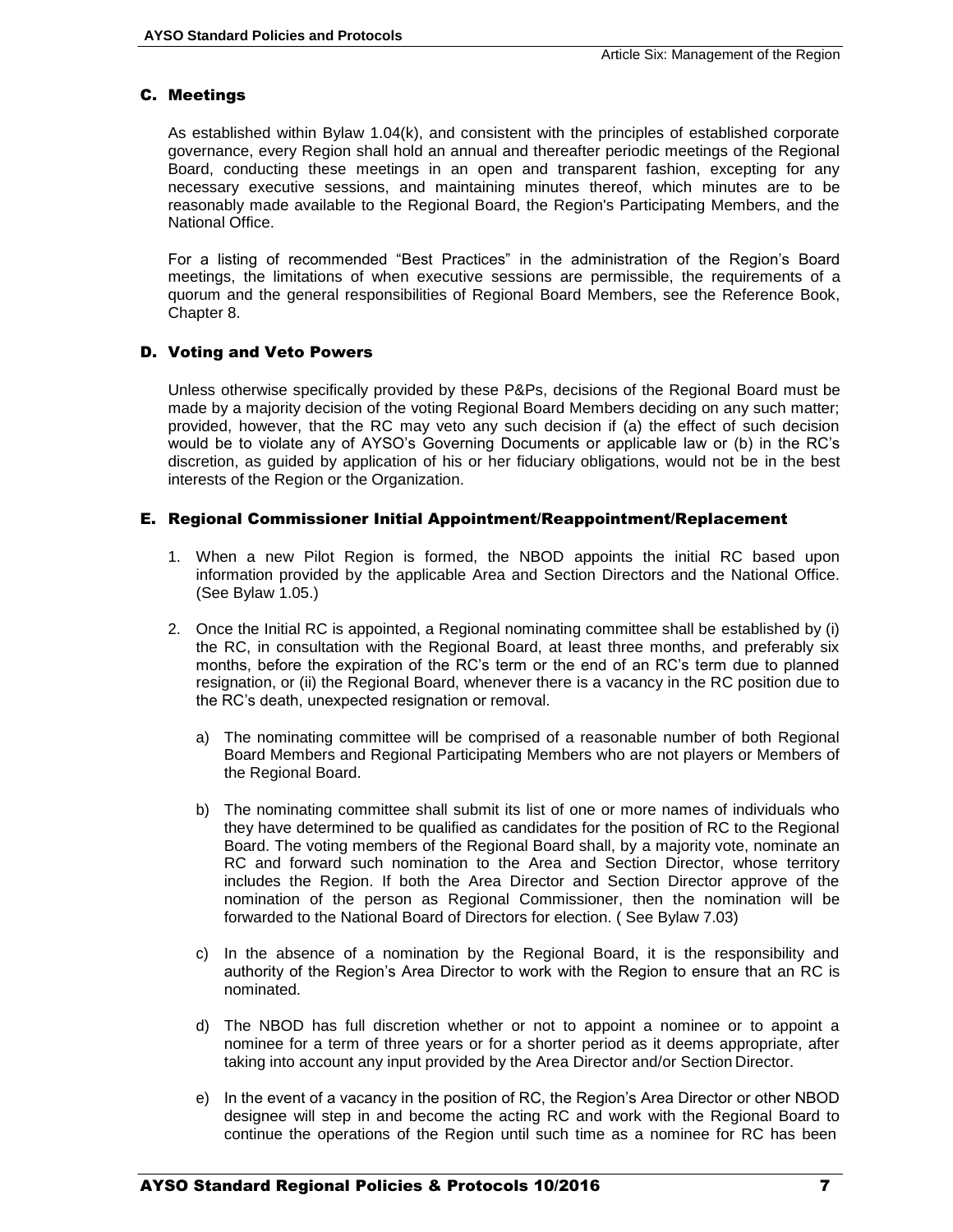appointed by the NBOD. If there is no appointed RC, then the Region will not be represented at any vote for an Area Director or have a vote at an NAGM. (See Executive Member Selection Protocol under Best Practices in the Reference Book.)

#### <span id="page-11-0"></span>F. Regional Board Member Selection and Appointment

- 1. At least one month prior to the annual meeting of the Region, or from time to time as may be needed, the RC shall appoint a nominating committee of not less than three individuals, consisting of Regional Board Members, one of whom shall serve as the Chair of the committee, and a reasonable number of Participating Members, who are not Members of the Regional Board.
- 2. The nominating committee shall publicize to the Participating Members of the Region the Regional Board positions to be voted upon, recruit candidates and accept the names of interested candidates for consideration.
- 3. Regional Board Members need not be parents of players in the Region.
- 4. At the annual meeting or from time to time as may be needed, the nominating committee shall present to the outgoing Regional Board a list of qualified candidates. By majority vote of the outgoing Regional Board Members present and voting, the final list of recommended nominees shall be presented to the RC for approval and appointment.
- 5. The RC may choose not to appoint a nominee to a Regional Board position, even though recommended, if the RC deems there is sufficient reason not to make the appointment. In such case, the RC shall ask the nominating committee to recommend additional candidates for approval and appointment. This inclusive and democratic process should be followed any time there are Regional Board positions to be filled, with the only exception being the appointment of the inaugural Regional Board.
- 6. An emergency or unplanned vacancy on the Regional Board before the expiration of the term, except that of RC, may be filled by a replacement candidate nominated by a majority vote of the voting Regional Board Members and approved and appointed by the RC. The person filling such vacancy shall serve until the next annual meeting.

#### <span id="page-11-1"></span>G. Voluntary Service and Conflict of Interest

- 1. No Regional Board Member shall receive monetary or other compensation for his/her services to the Region related to their volunteer position. Nothing in this paragraph prohibits any Regional Board or staff member, or Regional participant, from being reimbursed for his or her appropriate out-of-pocket expenses incurred on behalf of the Region and in accordance with the expense reimbursement procedures set out within the Reference Book, Regional Operations, Financial Matters and NPS 3.1.
- 2. Consistent with NPS 5, no Regional Board Member may use his/her position to benefit him/herself directly or indirectly in any way, such as a supplier of equipment, materials or services to the Region except as permitted by NPS 2.5 and Article Four, Paragraph J of these P&Ps (Paying Volunteers) and the procedures established within NPS 5.3 (Conflict of Interest Policy).
- 3. The Region may not reduce or eliminate a player fee based upon volunteer work done by a participant's parents or guardians. This rule does not impact the Region's ability to set early registration discounts available to all participants, to create volunteer recognition programs, to provide scholarship programs and provide other programs available in the Region's program. No fee distinction shall be made based upon parental or player participation in Regional fundraising activities.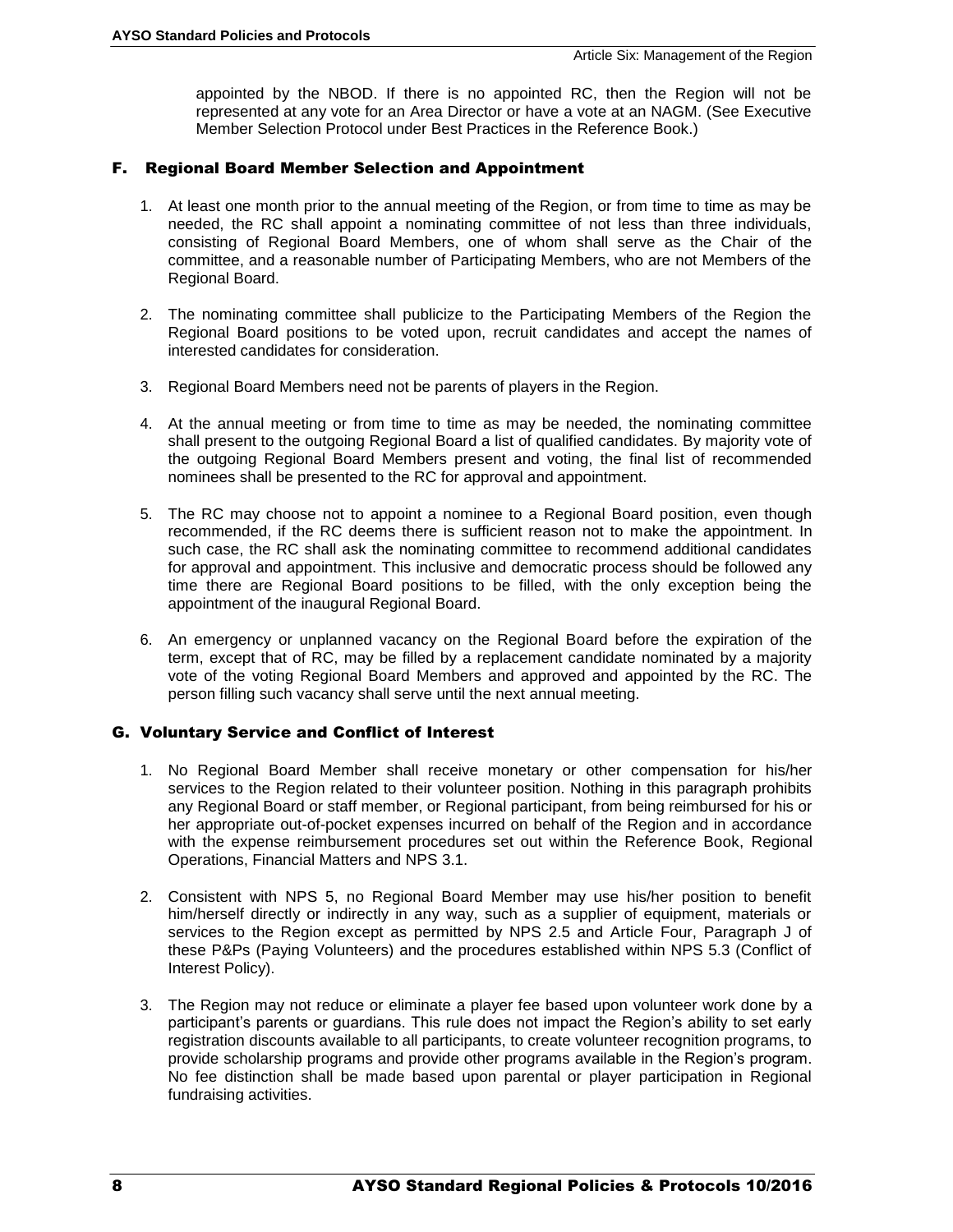4. The Region may not condition the registration of a player based upon any requirement of volunteer participation by a parent or guardian.

(See NPS 5.)

## <span id="page-12-0"></span>Article Seven: Program Vision and Administration

#### <span id="page-12-1"></span>A. Representative Visionary Requirements

The AYSO Mission of "Developing and delivering quality youth soccer programs which promote a fun, family environment" is best accomplished by assuring quality educational programs, implementing well-structured administrative systems, having an integral volunteer network focusing on AYSO's development; and guaranteeing a strong financial position. The following is a partial listing of acts necessary to best achieve these goals:

- 1. Regions must implement the Safe Haven, Coaching, Referee, and Management Programs, with a focus on providing volunteer training opportunities throughout the year. (See Bylaws 1.04(h) and (q).)
- 2. Regions must, at a minimum, implement AYSO's Standard Primary Program on an annual basis and, to the best of their ability, participate year-round in the other various National Programs available and indicate which programs are available within their Policies and Protocols which may include but not limited to: VIP, EXTRA™, Kids Zone™, a (U5), U-16/U-19, Soccerfest, Tournaments, and NAASA - AYSO Adult, together with attending leadership events such as RC Training, Nationally-supported Section events (Section Conferences/Meetings, AYSO EXPOS, etc.) and the National Annual General Meeting (NAGM). (See Bylaw 1.04(q) and (s).)
- 3. Player and volunteer recruitment, development and retention must be a focus of the Region. (See Bylaw 1.04(h) and (r).)
- 4. To assure that the Region enjoys a vibrant future, the RC and Regional Board are expected to develop reasonable fundraising and sponsorship opportunities. (See Bylaw 1.04(m).)
- 5. The creation of both a short-term and long-range Strategic Plan for the future development of the Region is critically necessary and, once created, must be periodically reviewed and updated with the Area Director providing approval. (See Bylaw 1.04(r).)

(See Reference Book, Chapter 5, AYSO Fundamentals, Mission Statement Comments.)

#### <span id="page-12-2"></span>B. Operational Expectations

A number of concrete steps is required to meet the previously stated visionary goals. The following is a partial list of many most often achieved by successful Regions:

- 1. The Regional Board shall establish and communicate annually the registration fee for each player, as well as have a documented refund policy. (See Bylaw 3.06 and NPS 3.10.)
- 2. Teams must be formed as established in Articles II and III of the R&Rs, assuring proper balance of teams within each age division within the Region or within a reasonable part thereof. (See Bylaw 1.04(d).)
- 3. The only team member(s) a head coach may specify to be on his/her team is his/her own child or children. Otherwise, there shall be no automatic retention of players on any specific team or with any specific coach from the previous season. (See R&Rs Article II, Paragraph G and Bylaw 1.04(d).)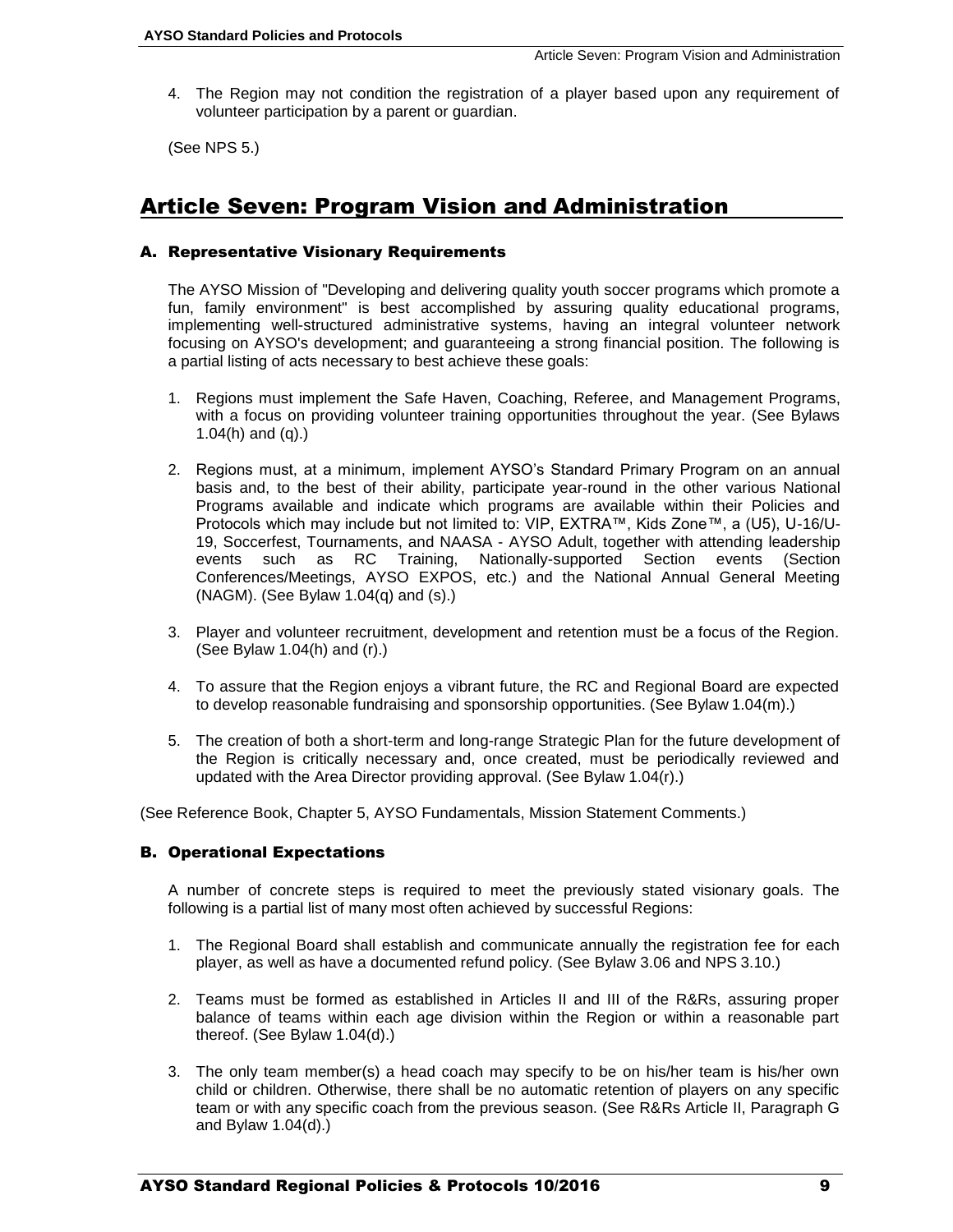- 4. Every player on every team must play at least one-half of every game; (See R&Rs Article I, Paragraph  $C.1$ <sup>4</sup>
- 5. Regions shall provide all necessary equipment (including goals, nets and corner flags) and, for all players, provide matching team uniforms, consisting of jerseys (with approved AYSO Logo), shorts and socks. (See Bylaw 1.04(f) and R&Rs, Article VI, Paragraph A.) Any variances shall be outlined as an addendum to the Region's Standard Policies and Protocols.
- 6. The highest standards of conduct and good sportsmanship, consistent with the AYSO philosophies, must be maintained at all times by player, volunteers and spectators. (See NPS 2.12 (AYSO's Code of Conduct Policy against Harassment, Abuse, or Violence).)
- 7. Offensive, insulting or abusive language, the consumption of alcoholic beverages, the use of tobacco products, or smoking or simulating smoking or the use of tobacco products, at Regional-sponsored events whenever children are present, is forbidden. (See, in part, R&Rs Article I, Paragraph E.1 (d) and (e).)

#### <span id="page-13-0"></span>C. Best Practices and "How-To's"

To assist the Region in meeting its responsibilities and in achieving the greatest successes possible, proven "Best Practices" and "How-To's" can be found in the AYSO Reference Book, Chapter 8.

## Article Eight: Financial Banking and Related Matters

Consistent with the obligations established within Bylaw 1.04(l) and (m), every AYSO RC and Regional Board Member agree as a condition of the assumption of their Regional Board membership to comply with and assure proper oversight of the following financial obligations:

- A. All Regions must use the National Accounting Program (NAP) and NAP Online and must adhere to the financial policies and procedures described in the Treasurer's Manual, unless otherwise authorized by the National Office.
- B. An annual budget must be adopted that provides the basis for setting player registration fees, submitted to the National Office, and made available to the participants of the Region and AD no later than June 1, which is 30 days prior to the end of the Organization's fiscal year; (See Treasurer Manual.)
- C. Annual budgets must be prepared, submitted to the RC, the Regional Board, the Area Director and/or Section Director and the AYSO National Office and made available to the participating members of the Region; (See Bylaw 1.04(l), NPS 3.2 and the Treasurer Manual.)
- D. Ensure the financial integrity of the Organization by complying with the obligations established by Bylaw 1.04(l) and (m), including, the timely payment of all national player registration fees prior to the commencement of the season and, as applicable throughout the season, in accordance with the registration requirements and procedures of the Organization.;
- E. Any suspected financial irregularity/fraud or misuse of funds must be immediately reported to the Area Director, Section Director, and Finance Department of the National Office;
- F. Regional financial records must be maintained for seven (7) years;

<sup>&</sup>lt;sup>4</sup> Through the Addendum process described in Article 10, Regions will have the opportunity to select the socalled "three-quarter rule" for their Regions, whereby no player will play an entire game unless all other players on the team will play at least "three quarters" of the game. This option is frequently used in Regions throughout AYSO.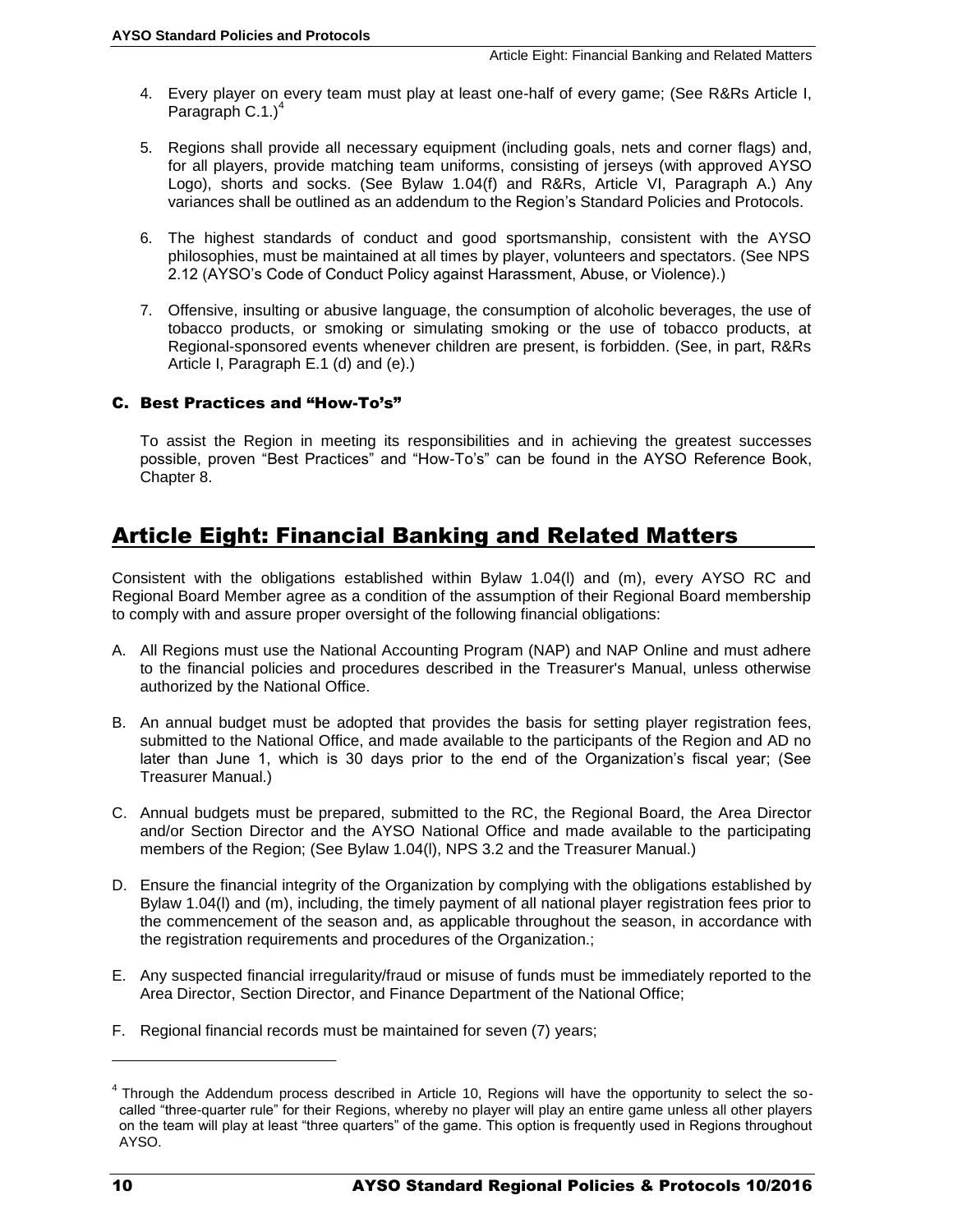- G. The use of regional credit cards, ATM/debit cards, deposit-only cards, electronic transfer of funds and online banking are prohibited, with the exception of an AYSO issued restricted use corporate credit card. However, view-only online account management is permitted;
- H. All checking/savings accounts must have a minimum of three (3) signatories (the RC, Treasurer and Area Director, when reasonable), and any other Regional Board Member; and none can be members of the same family or household;
- I. All checks must be signed by two (2) account signatories, one of whom should be the RC or Treasurer. At no time can a signatory sign for or authorize a check made payable to the signatory.
- J. Pre-signed checks and blank checks cannot be used;
- K. Only one (1) checking account and two (2) savings accounts/CDs are permitted, unless previously authorized for Tournaments and/or Cultural Events;
- L. Payments to independent contractors (vendors) must be reported to the National Office for the potential issuance of 1099 forms;
- M. Fundraising in various states may trigger the obligation to pay sales or other various taxes. Whenever fundraising is considered, the National Office must be contacted to determine if a tax applies;
- N. Tournaments must be self-sustaining as Regional funds cannot be used. Similarly, Regional funds cannot be used to subsidize traveling AYSO teams, but can be used to cover many Regional operating expenses for hosting Cultural Exchanges;
- O. Please consult the AYSO Treasurer Manual for a discussion of additional requirements and "Best Practices" for the following: cash handling protocols, submission of monthly financial reports, use of PayPal, coding of income and expenses, audits of Region finances, reconciliation of registered players to player registration fees received, refund policies for dropped players, requirements of Regional Auditors, volunteer reimbursement, attendance at Nationally-supported Section events and the NAGM, land ownership and leaseholds, AYSO Supply Center purchases and other similar subjects.

(See Bylaw 1.04(l) and (m), together with the AYSO Treasurer Manual and the Treasurer's Position Description contained in the Reference Book, Chapter 15.)

### <span id="page-14-0"></span>Article Nine: Dispute Resolution and Due Process

The successful resolution of disputes involving the day-to-day activities of our AYSO volunteers is one of the most important goals in achieving a harmonious and healthy Region. As such, guiding principles such as "compromise," "suspension or removal as the last resort," the "recognition of valuable service" and "finding a fair and just resolution" are the cornerstones of AYSO's approach in dealing with such situations.

While the concepts of Dispute Resolution and Due Process apply to both Executive Members (RCs) and Participating Members, there are differences between the procedures and protocols. As a result, the following discussion only applies to the Region's Participating Members. (See Article five of the P&P's for the definitions of Executive and participating Members.)

When a Participating Member's conduct, or that of a parent or guardian, even if not a Participating Member, has risen to the potential need of "limiting, suspending or removing/terminating" that person's participation in AYSO, the Region must follow the Due Process protocols adopted by the AYSO NBOD, as authorized within National Bylaw 3.07(d). While these procedures and protocols are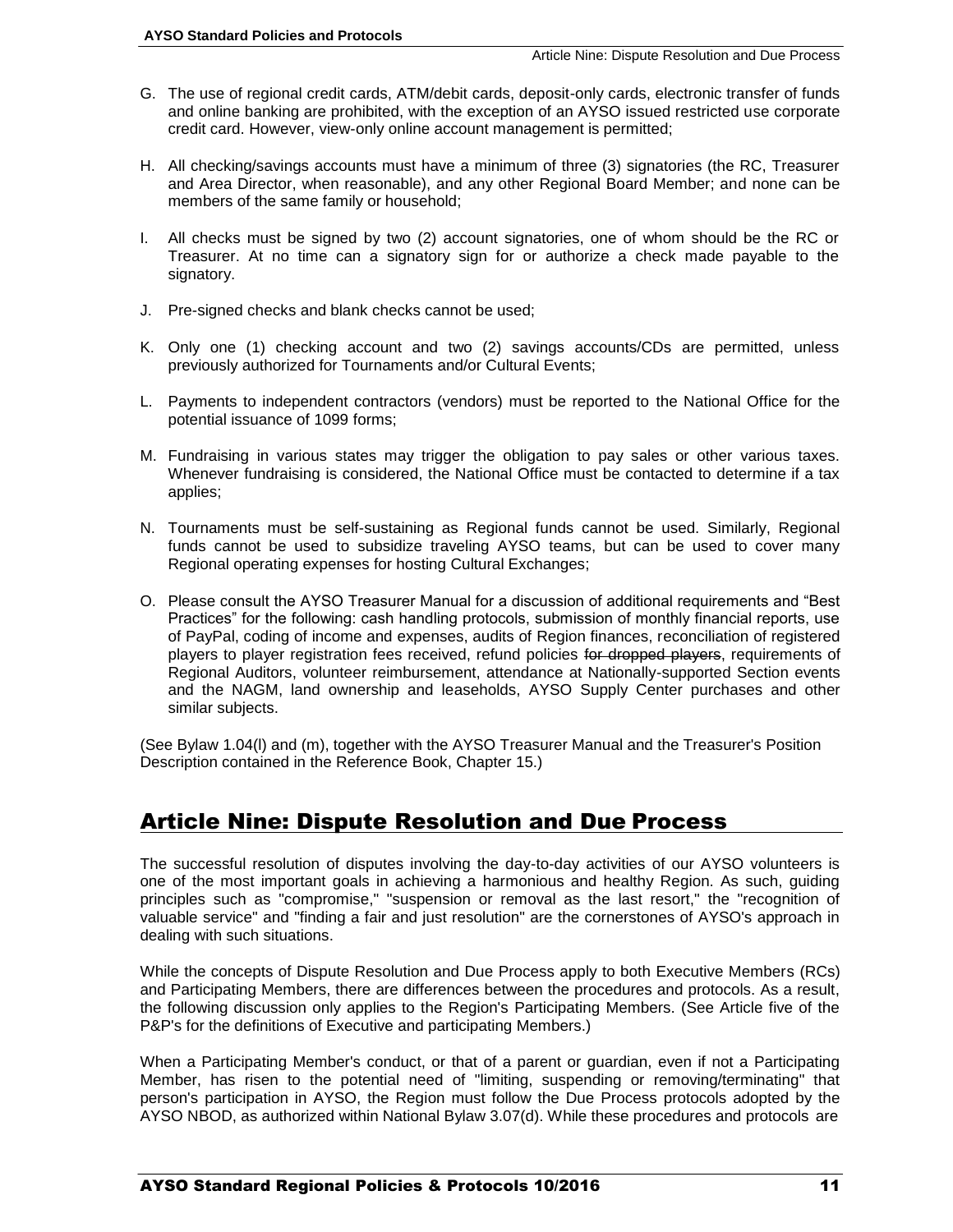set out in their entirety in the Reference Book, Chapter 8, Due Process, the following are several of the more significant provisions:

- A. When disciplinary action is found to be necessary, only the minimum action necessary should be taken. In that spirit, when possible, the Member should be allowed to resign and disputes should not be publicized to respect their individual privacy,
- B. Regions must avoid punishing a player for the conduct of the parents, except when there is no other solution,
- C. There are required means by which Notice of the contemplated action must be given,
- D. The RC is ultimately responsible for determining which of several alternative Due Process procedures will be used,
- E. If the gravity of a person's conduct presents an imminent danger to any participant or to the program, the RC may immediately suspend the person(s) involved,
- F. The RC has the ultimate authority to remove a Participating Member, a parent or guardian, as well as those not entitled to Due Process, such as other family members and spectators, from further involvement in the program,
- G. A precise Due Process procedure has been established for holding a "Disciplinary Review Panel",
- H. A onetime Appeal Process has also been established to verify that the original determination was not arbitrary or capricious, that the original procedure was fair, and that the established procedures for Due Process were followed.

If questions arise, please do not hesitate to contact your Area Director, your Section Director and the National Office.

### <span id="page-15-0"></span>Article Ten: Regional Amendments to Standard Regional Policies and Protocols

#### <span id="page-15-1"></span>A. Adoption of AYSO Standard Regional Policies & Protocols

These AYSO Standard Policies & Protocols (P&Ps) shall be deemed adopted by the Region, unless and until amended as set forth below. (See NPS, Article Six.)

#### <span id="page-15-2"></span>B. Amendment to the AYSO Standard Regional Policies & Procedures

Should a Region desire to amend these P&Ps, it may only be accomplished with the following steps:

- 1. A two-thirds (2/3) vote of the Regional Board Members,
- 2. The recommendation of the RC,
- 3. Copies of the signed Standard P&Ps Addendum Form, with the recommended change(s), sent by the RC to the Area Director, Section Director and the AYSO National Office,
- 4. Approval by the NBOD or its delegate.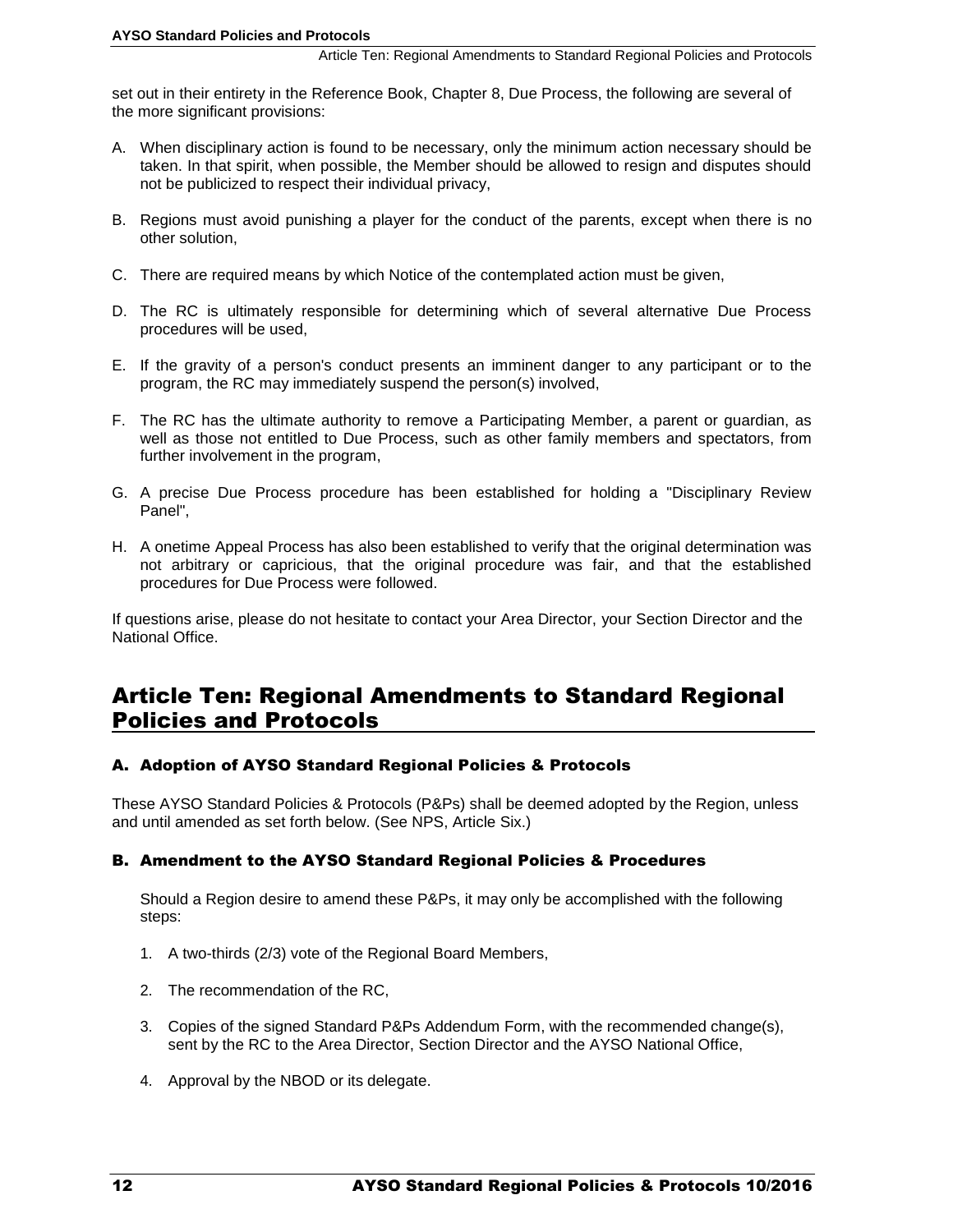#### <span id="page-16-0"></span>C. Publication of P&Ps and Addendums

The Region must make these P&Ps, along with any Regional addendums, if they exist, available upon request to the members of the Region pursuant to Bylaws 1.04(i) and (l).

## <span id="page-16-1"></span>AYSO Standard Regional Policies & Protocols - **Attachments**

#### <span id="page-16-2"></span>A. SR P&Ps Addendum Form

This form, available on the AYSO website, [www.AYSO.org a](http://www.ayso.org/)t the following link, SR P&Ps Addendum Form, is intended to capture all appropriate changes to the SR P&Ps that the Region determines is best for its members and community. This could include, for example, "having  $\frac{3}{4}$  play before any player played the full game".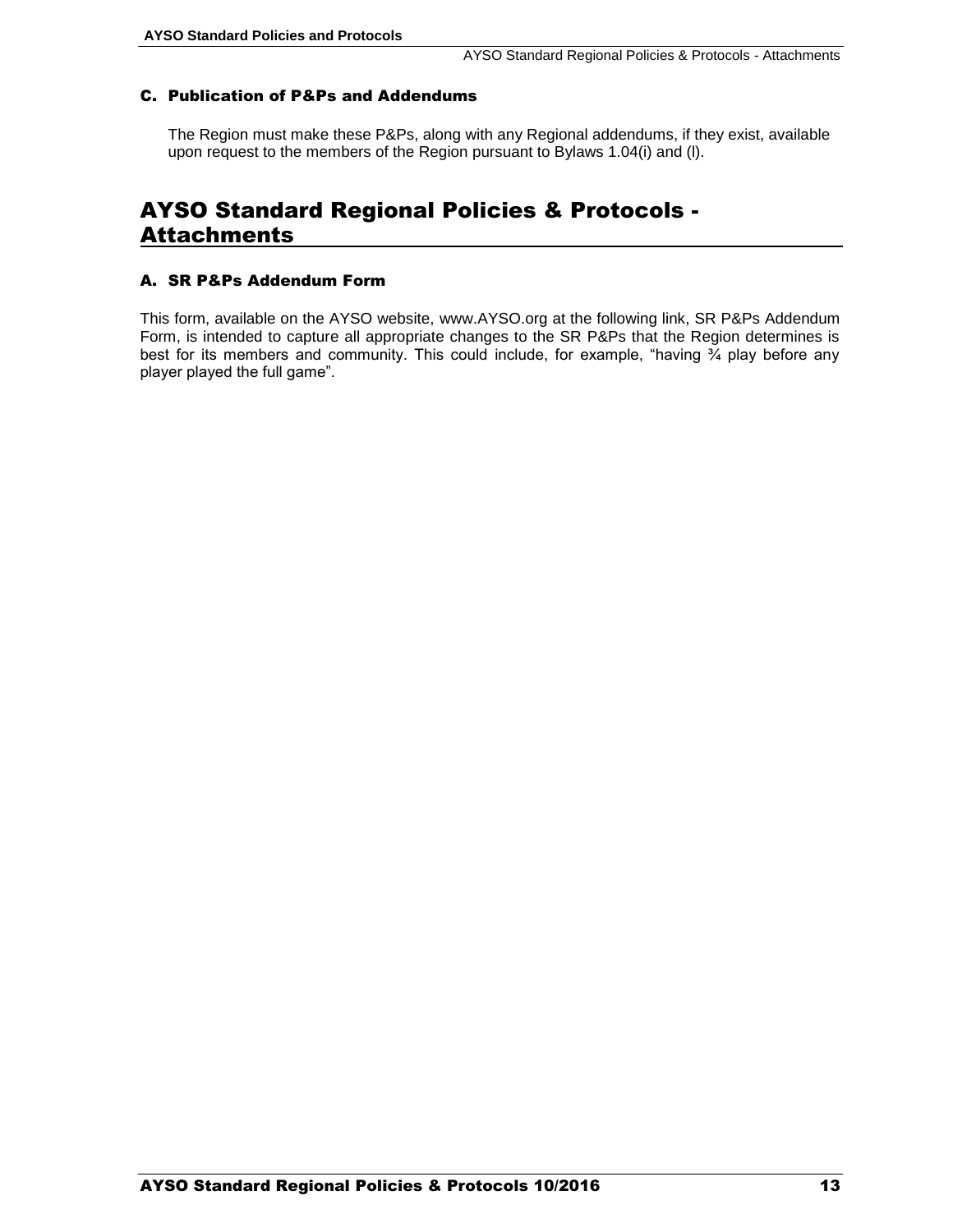Г

٦

| <b>Article</b> | Paragraph                  | Change                                       |                                                                                                                                         |                                     |  |
|----------------|----------------------------|----------------------------------------------|-----------------------------------------------------------------------------------------------------------------------------------------|-------------------------------------|--|
| 6              | A.3.                       | List of non-voting Regional Board positions. |                                                                                                                                         |                                     |  |
|                |                            |                                              |                                                                                                                                         |                                     |  |
|                |                            |                                              |                                                                                                                                         |                                     |  |
|                |                            |                                              |                                                                                                                                         |                                     |  |
|                |                            |                                              |                                                                                                                                         |                                     |  |
| 6              | E. 2.(d)                   | O 2 years<br>O 1 year                        | Requested length of term for Regional Commissioner, if not 3 years:                                                                     |                                     |  |
| $\overline{7}$ |                            |                                              | Minimum playing time for each player, if not one-half:<br>$\boxtimes$ No player plays a full game until all players play three-fourths. |                                     |  |
|                |                            |                                              | <b>Additional Addendum Items</b>                                                                                                        |                                     |  |
| <b>Article</b> | Paragraph                  | Change                                       |                                                                                                                                         |                                     |  |
|                |                            |                                              |                                                                                                                                         |                                     |  |
|                |                            |                                              |                                                                                                                                         |                                     |  |
|                |                            |                                              |                                                                                                                                         |                                     |  |
|                |                            |                                              |                                                                                                                                         |                                     |  |
|                |                            |                                              |                                                                                                                                         |                                     |  |
|                |                            |                                              |                                                                                                                                         |                                     |  |
|                |                            |                                              |                                                                                                                                         |                                     |  |
|                |                            |                                              |                                                                                                                                         |                                     |  |
|                |                            |                                              |                                                                                                                                         |                                     |  |
|                |                            |                                              |                                                                                                                                         |                                     |  |
|                |                            | R                                            | <b>Submitted by RC Name</b>                                                                                                             | <b>RC</b> Signature                 |  |
| s              | E                          | 177                                          | Matt Lunsford                                                                                                                           | Matt Lunsford                       |  |
| 11             |                            | <b>Area Director Name</b>                    | <b>Section Director Name</b>                                                                                                            | <b>National Office</b>              |  |
|                |                            |                                              |                                                                                                                                         |                                     |  |
|                | Copy of Form Sent to       |                                              |                                                                                                                                         |                                     |  |
|                |                            | Date Sent to Area Director                   | <b>Date Sent to Section Director</b>                                                                                                    | <b>Date Sent to National Office</b> |  |
|                |                            |                                              |                                                                                                                                         |                                     |  |
|                | <b>For National Office</b> | Approved by                                  | <b>Title/Team</b>                                                                                                                       | <b>Approval Date</b>                |  |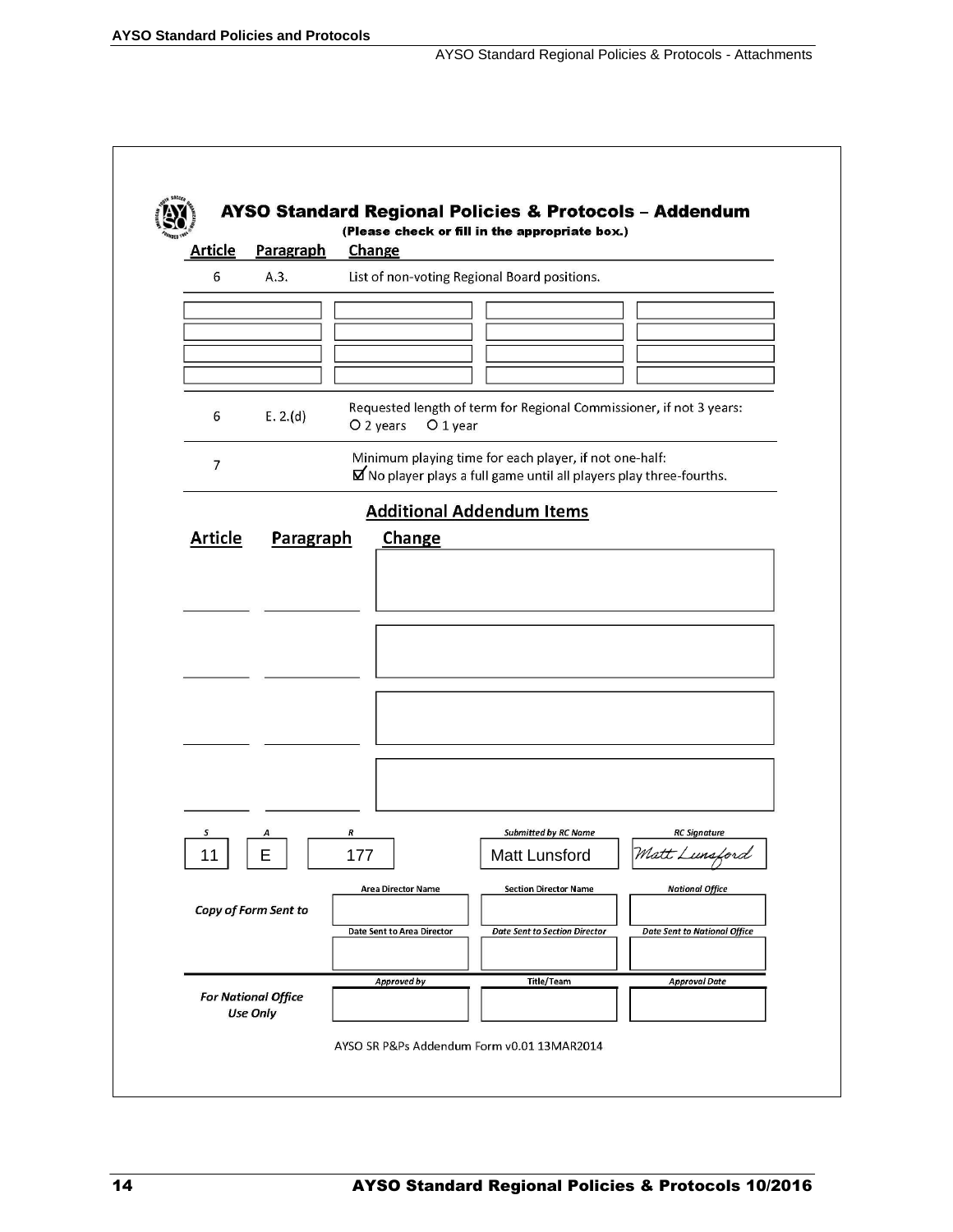#### <span id="page-18-0"></span>B. Additional Region Policies and Guidelines

Regions with additional Region specific policies and guidelines, not covered in the AYSO Standard Polices and Protocols, are required to submit these policies and guidelines for review and approval by the Area Director, Section Director and NBOD or its delegate. The following Addendum B Cover Sheet must be used to itemize each local policy and guideline approved by a two-thirds vote of the Regional Board and be accompanied by a full copy of these Regional policies and guidelines. Examples of Region specific policies and guidelines may include a Registration Fee Refund Policy, Player Sponsorship Guidelines, All-Star Team or Secondary Play Selection Criteria, etc.

The signed and approved SR Addendum and Addendum B including a complete copy of any Regional polices and guidelines, must be forwarded to the National Office upon approval.